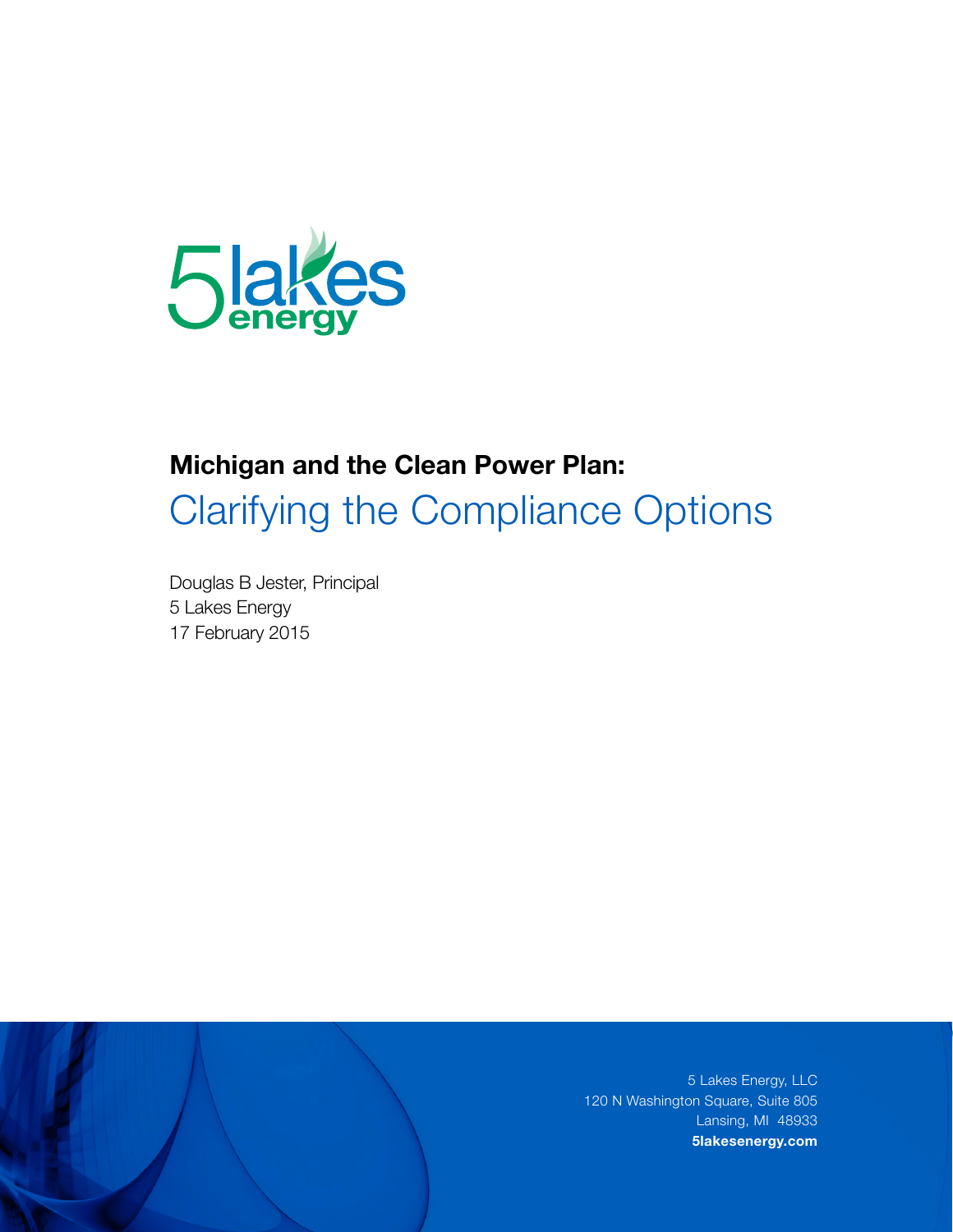# **About 5 Lakes Energy**

The 5 Lakes Energy team provides the expertise and experience to move clean energy and sustainability aspirations into concrete action. The principals and consultants of 5 Lakes Energy catalyze collaborations and aggregate resources, building consensus and support to operationalize clean energy ideas and ambitions. Working with the private sector, foundations and nonprofits, government and academia, 5 Lakes Energy offers a portfolio of services that enable and accelerate innovation. More information about 5 Lakes Energy can be found at www.5lakesenergy.com.

## **Acknowledgments**

Development of the SCRAPS model used in preparation of this report was funded by The Energy Foundation.

Funding of the STEER model that enhances the SCRAPS model as described in this report was funded by Advanced Energy Economy.

Primary development of the SCRAPS and STEER tools referenced in this report was done by The University of Michigan, Jeremiah Johnson, Principal Investigator under contract to 5 Lakes Energy. University of Michigan graduate student Rachel Chalat did much of the model development under Dr. Johnson's direction. 5 Lakes Energy is grateful for their excellent work.

This report is provided as a public service of 5 Lakes Energy. 5 Lakes Energy is solely responsible for its contents.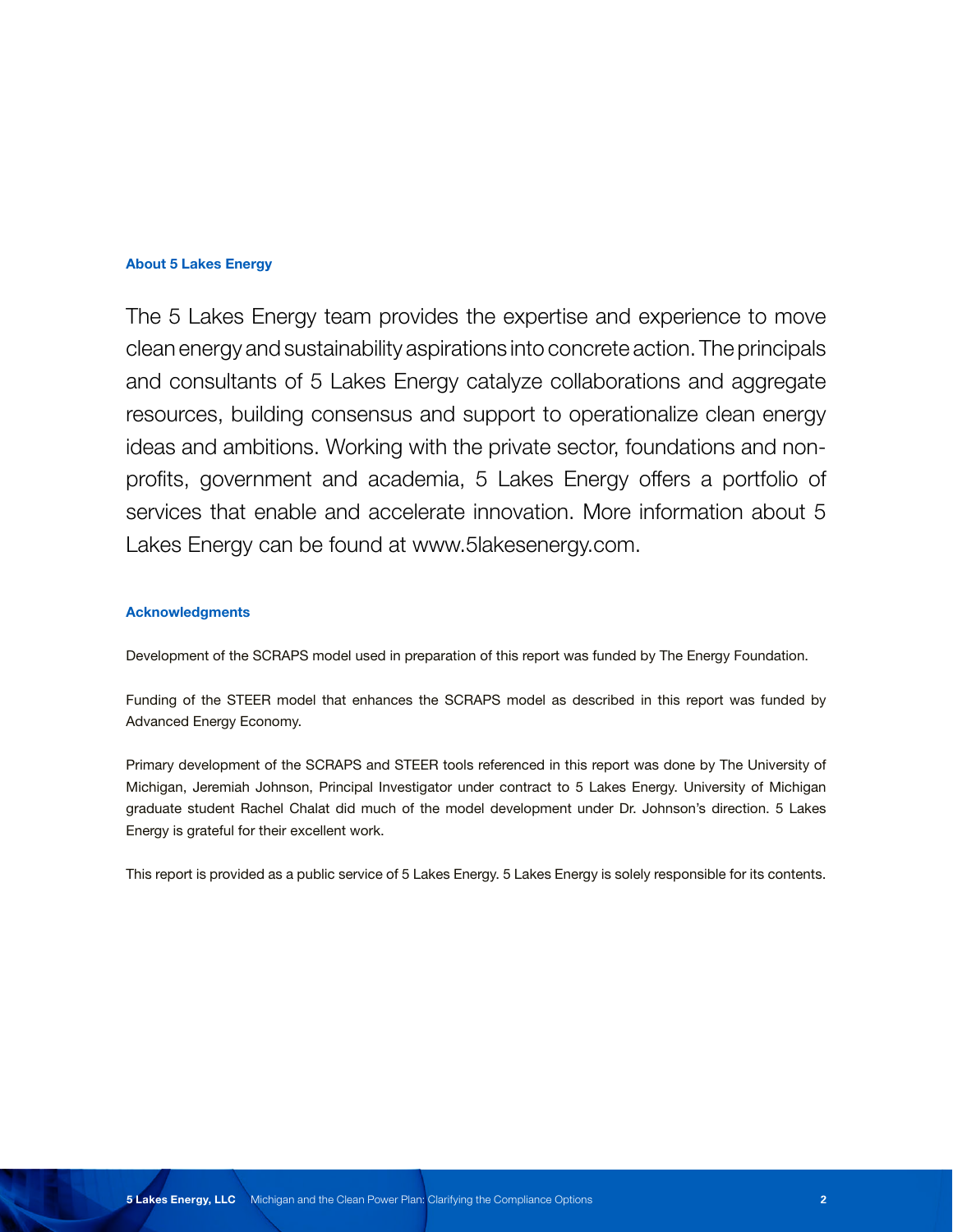# **Michigan and the Clean Power Plan:**  Clarifying the Compliance Options



5 Lakes Energy, LLC 120 N Washington Square, Suite 805 Lansing, MI 48933

**5lakesenergy.com**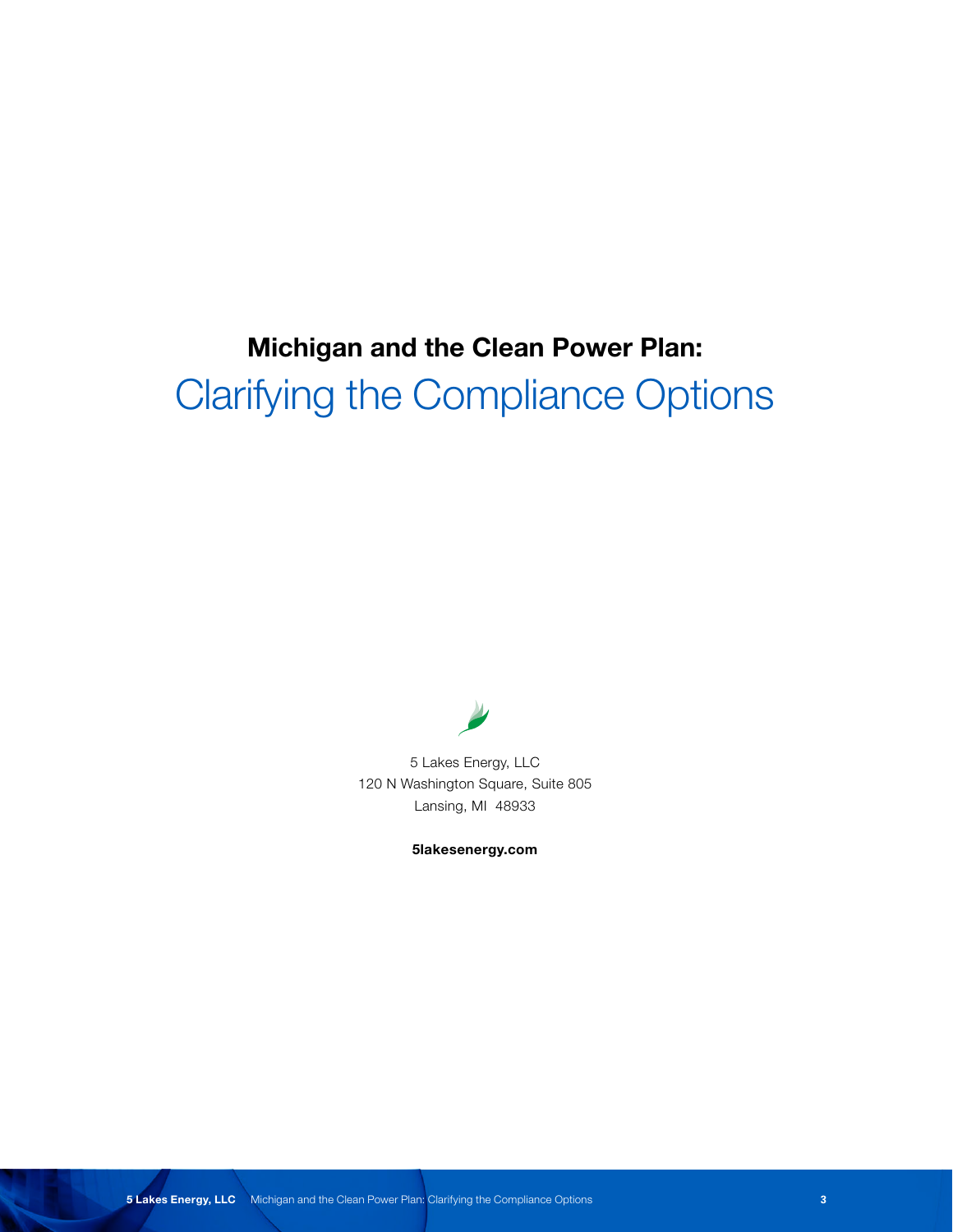#### **Executive Summary**

The United States Environmental Protection Agency, pursuant to the Clean Power Plan, is currently developing a rule that would require each state to reduce carbon emissions from existing fossil-fueled power plants to a state-specific rate that will be established in the final rule. EPA's stated intent is to give states great flexibility in how they achieve these carbon emissions reduction.

This paper explores some key issues that the State of Michigan will need to address in developing its compliance with the Clean Power Plan. Using a tool designed at The University of Michigan to find the least-cost power system that complies with a carbon emissions target, this report summarizes the nature of the least-cost plan under two scenarios about future fuel prices.

In 2013, Michigan generated 56.2 TWh electricity from coal. Assuming that natural gas remains as inexpensive as it was in 2014, the least-cost plan is to reduce electricity generated from coal to 32.3 TWh by implementing all costeffective energy efficiency and building new natural gas combined cycle plants. Assuming that natural gas prices follow the Energy Information Administration long-term reference case, the least-cost plan is to reduce electricity generated from coal to 44.4 TWh by implementing all cost-effective energy efficiency and building new renewable generation resources.

Implementing all cost-effective energy efficiency corresponds to a utility energy efficiency resource standard (called the Energy Optimization Standard under Michigan law) of about 1.5% per year. Implementing sufficient renewable generation to comply with EPA's draft rule for the Clean Power Plan corresponds to a Renewable Portfolio Standard of approximately 28% by 2030 as well as aggressive improvements in the heat rates of the remaining coal plants.

Choosing between these compliance strategies requires careful consideration of risk. The natural gas price above, which the least-cost plan is to focus on replacing coal generation with renewables is about \$4.90 per MMBtu. According to the Energy Information Administration's 2014 reference case, this price is reached by about 2019. If we choose the renewables path and natural gas prices remain low, we may regret that we are not using cheap natural gas. If we choose the natural gas path and natural gas prices rise, we may regret that we are stuck using expensive natural gas when we could have had free wind or solar "fuel".

Complying with the Clean Power Plan by replacing coal generation with natural gas leads to the retirement of far more coal generation than does replacing coal generation with renewable generation. This also means that in the near term, choosing the natural gas path reduces criteria pollutants and airborne toxics more than the renewables path. We can no longer just compare direct cost of energy from renewables to direct cost of energy from natural gas, nor are the pollution implications of these choices straightforward. We need to approach this choice with a more sophisticated approach to uncertainty and risk than has been past practice.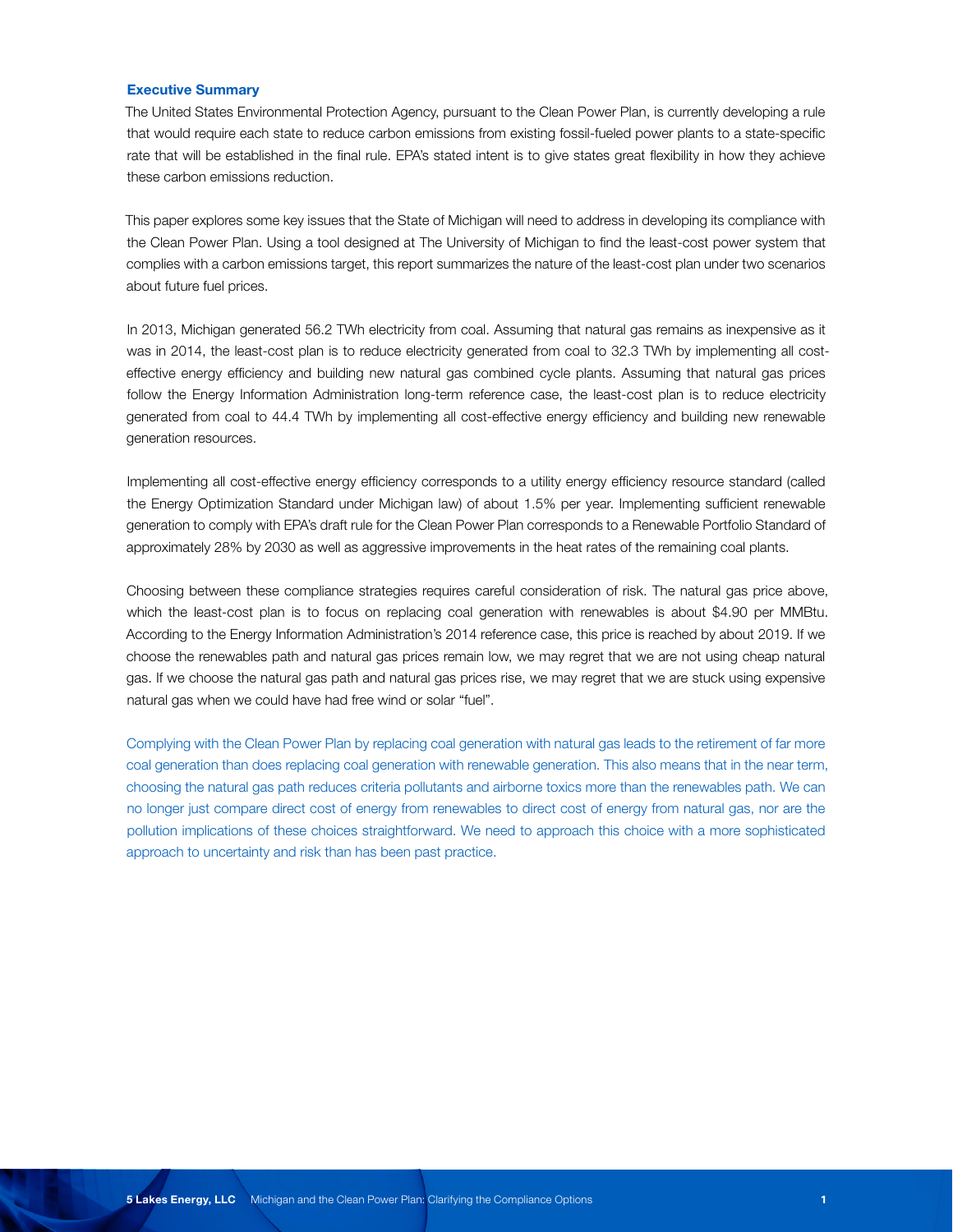#### **Background on the Clean Power Plan**

The Clean Power Plan is a U.S. EPA initiative pursuant to its authority under the Clean Air Act to reduce carbon and other forms of pollution from the nation's electric power system. The biggest step in the Clean Power Plan is the reduction of emissions from existing power plants based on EPA's authority under section 111(d) of the Clean Air Act.

Under section 111(d) of the Clean Air Act, EPA's responsibility is to promulgate a Best System of Emissions Reduction (BSER). EPA published a draft rule establishing carbon pollution standards for existing power plants in June 2014 and is on course to issue a final rule in summer 2015. The draft rule proposed to set a carbon emissions target for each state, expressed as a rate of carbon emissions per unit of electricity generated from certain types of power plants. EPA would then allow each state to develop its own plan for compliance, incorporating a variety of different approaches to reduce carbon emissions. In the draft rule, EPA proposed to set each state's carbon emissions rate target by considering that state's potential to reduce carbon emissions through improvements in the fuel-efficiency (or heat rate) of existing power plants, shifting the balance of generation from existing coal plants to existing natural gas plants, reducing fossil fuel combustion by deploying additional renewable generation, and by reducing electricity use through energy efficiency. There has been and will continue to be much debate about the appropriateness of each of these "blocks" and the particulars of how each state's obligations will be determined. However, EPA has been clear that it does not expect states to necessarily follow the recipe EPA uses to establish the carbon emissions reduction requirements when it comes to actual implementation. Rather, each state is encouraged to develop a plan that best meets its needs while achieving the required emissions reductions.

This paper begins to address the best path forward, assuming EPA adopts a rule that sets a carbon emissions target for Michigan and allows broad flexibility in the means to achieve that target. We will have to wait for the final rule to know Michigan's carbon emissions target and all of the details of the score- keeping and available options. However, we can begin to identify the questions that state environmental and utility regulators, utilities, and other stakeholders will need to answer as we implement the Clean Power Plan in Michigan.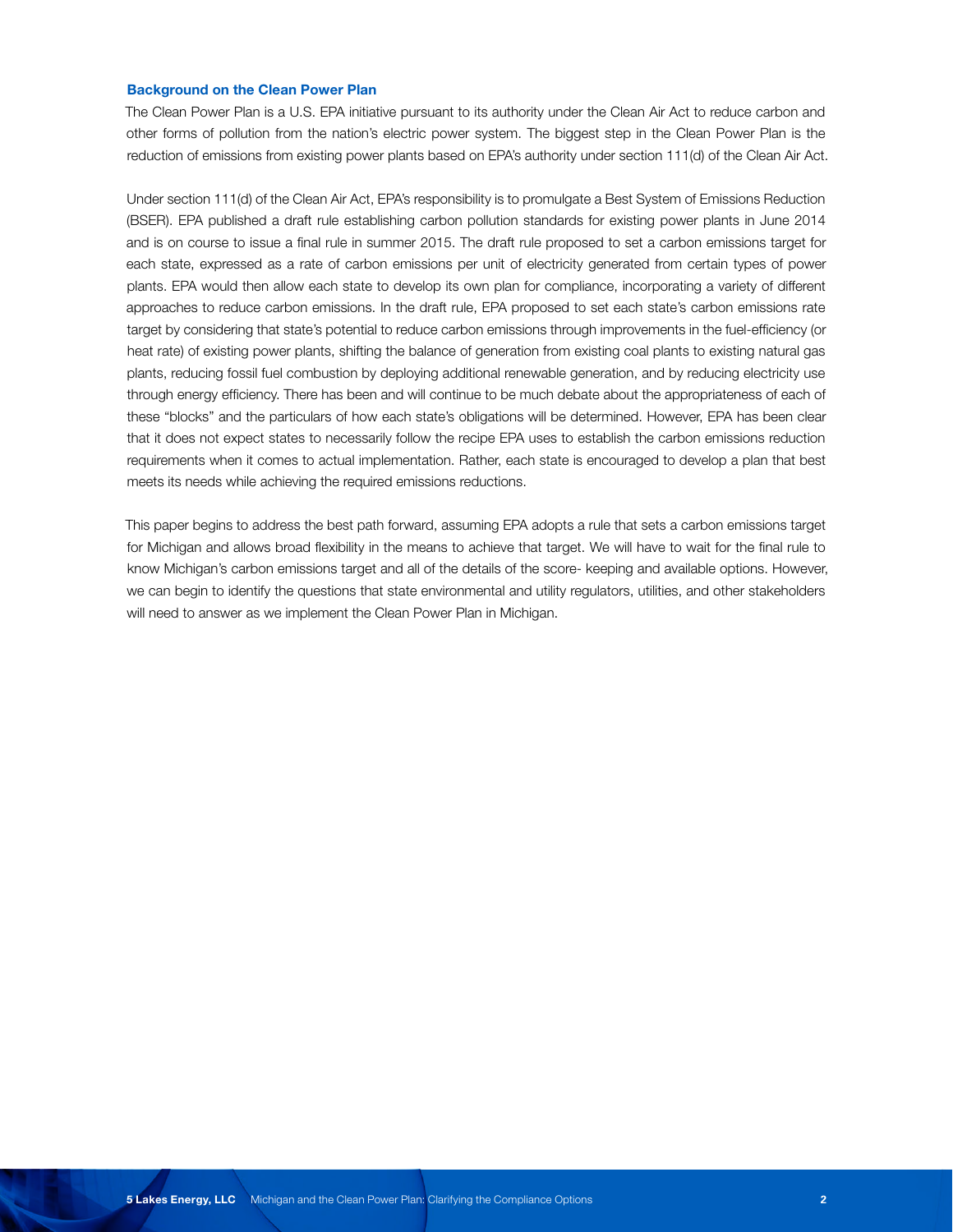#### **Overview of the SCRAPS/STEER Model**

Anticipating the need for a tool to analyze options to comply with the Clean Power Plan, 5 Lakes Energy contracted with the University of Michigan, with Jeremiah Johnson as the principal investigator, to develop a power system model for this purpose. We refer to the initial version used in developing this paper as SCRAPS (State-based Carbon Rule Analysis for Power Systems). SCRAPS provides means to find the least-cost plan of compliance using the major options available to utilities under the draft rule:

- heat rate improvements at existing power plants;
- changes in dispatch order to increase use of natural gas combined cycle plants and reduce use of coal plants;
- development of additional wind, solar, and biomass generation; and
- electric-utility customer energy efficiency programming,
- as well as allowing for potential development and use of new combustion turbine natural gas plants, new combined cycle natural gas plants, and new conventional combined heat and power plants.

We are currently working on a new version of the model that will incorporate additional technologies and reflect the final rule. This new version will be called the STEER (State Tool for Electricity Emissions Reduction) model and should be available soon after the final rule is published by EPA.

Every technological option in the SCRAPS/STEER model can be turned on or off by the user and all major assumptions are modifiable through the user interface. All data and assumptions are from official public sources.

One of the fundamental premises of our SCRAPS project is that the model should be accessible and usable by all stakeholders so that they can have an informed consideration of the most cost-effective implementation in Michigan of the Clean Power Plan. It was developed as a rather large, highly functional Excel spreadsheet and every data element, formula, and assumption is visible to and modifiable by the user. 5 Lakes Energy will make the Michigan SCRAPS/ STEER models available to anyone who asks. A user manual that explains the logic and operation of the SCRAPS model is available now. Once the STEER model is complete, we will prepare an academic paper providing details of the model.

The initial SCRAPS model uses data for Michigan's power system. Versions of the STEER model will also be delivered for several other states. It would also be possible to remove and modify data so that the model will work for a single utility, a sub-state region, or a multi-state region.

The SCRAPS/STEER model uses the standard logic of utility integrated resource planning to find the least-cost changes to the power system that will achieve a user-specified level of carbon emissions reduction.

Starting from 2012 hourly load data for 24 representative days of the year, it forecasts future loads out to 2030 considering both load growth and any changes in load profile that result from the selected energy efficiency programs. The STEER model will further adjust the load profile based on forecasted adoption of electric vehicles and selected demand response, storage, and smart grid programs.

The SCRAPS model contains performance data for every electricity generating unit in Michigan, including separate consideration of the multiple units within each power plant. It calculates the least-cost dispatch of these generating units to satisfy load for each hour, then calculates coal usage, natural gas usage, variable costs, carbon emissions, sulfur oxide emissions, nitrous oxide emissions, and mercury emissions based on that plan of operations. The dispatch model also derives projected locational marginal price for use in the selection of least-cost carbon mitigation measures; we have verified that the locational marginal prices it projects using historical data closely approximate the actual historical locational marginal prices. If a carbon price policy is applied to dispatch, the model calculates dispatch, locational marginal price, and incremental cost of operating the power system accordingly.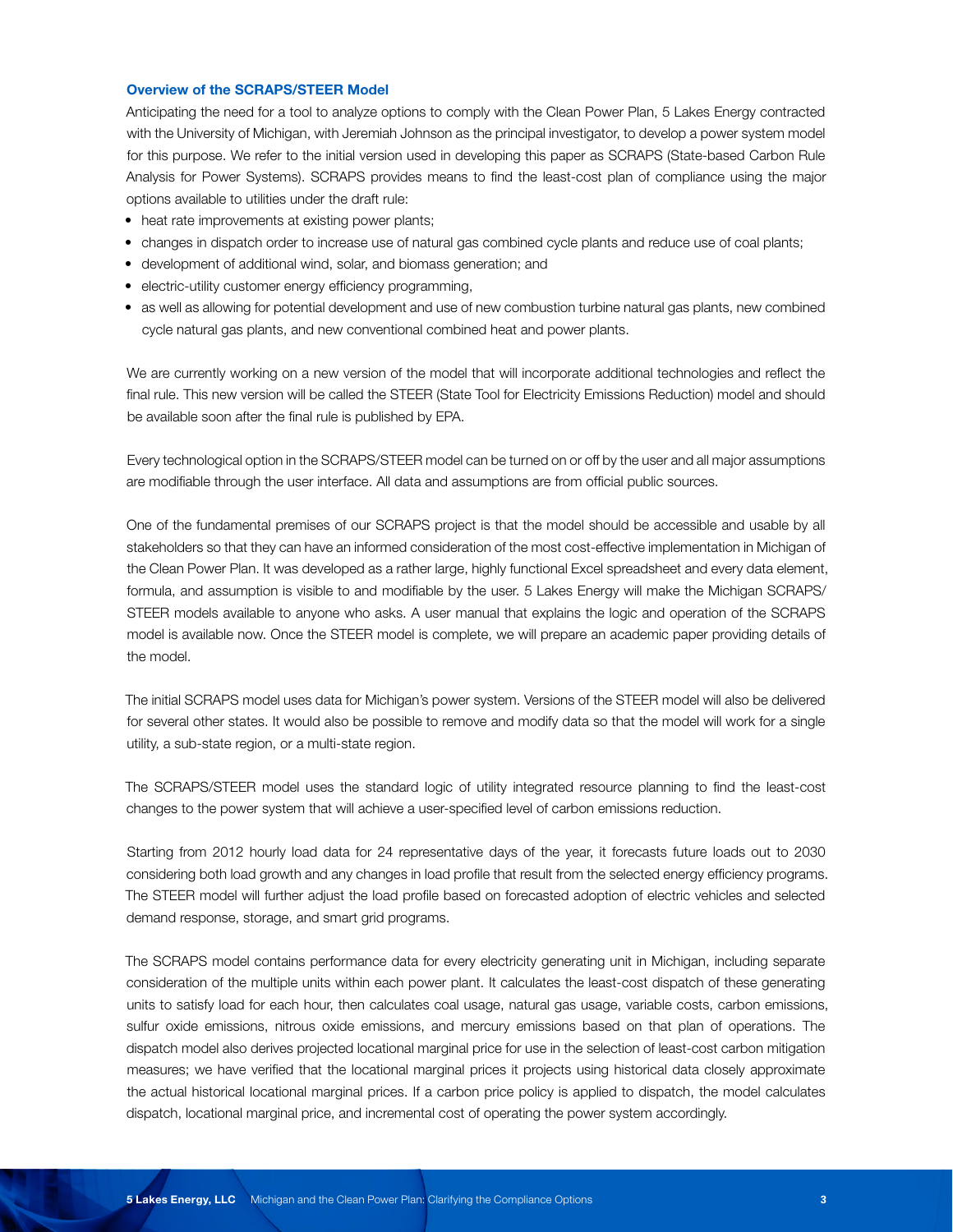If the model finds that existing capacity is insufficient to satisfy the forecasted load, plus reserve margin, it adds natural gas combustion capacity to the generation fleet. Capacity value of combined cycle natural gas plants or renewable resources is considered when those are chosen for carbon mitigation and these may forestall the use of natural gas combustion turbines for capacity.

Costs and effects of heat rate improvements at existing plants default to the assumptions EPA made in their development of the draft rule for existing power plants under the Clean Power Plan. However, a user may specify plant-specific assumptions if engineering data are available or make different default assumptions.

Renewable resource options are based on inventories of renewable resources developed by the National Renewable Energy Laboratory. Wind resources include 57 sites throughout Michigan and are modeled with hourly generation based on site-specific 10-minute-interval wind data. Solar resources include six cities around Michigan and are modeled for both fixed-mount distributed generation and single-axis-tracking utility-scale generation based on actual hourly insolation. Capacity factors, capacity credits, and hence power system value of wind and solar generation are the result of calculations using site-specific data rather than general assumptions. Biomass resource flows are in eight categories running from municipal waste and landfill gas through timber residuals.

Energy efficiency measures included in the SCRAPS model, their costs, and their achievable potential are taken from the Michigan energy efficiency potential study performed by GDS Associates in 2013<sup>1</sup> and released as part of Governor Snyder's "Ensuring Michigan's Future" report series in November 2013. These measures include residential, commercial and industrial customers and number 190. For purposes of modeling effects on load profiles, we classified each measure as affecting all load or peak load. As defined in the GDS report, we allow the user to specify whether the model should consider all achievable cost-effective energy efficiency or to constrain these programs to a spending cap of 2% of utility revenues, as provided in current law.

In addition to these features of Michigan's power system, the SCRAPS model also incorporates the operation of the Ludington Pumped Storage Plant and the possibility of power imports and exports subject to current transmission limitations established by the regional transmission organizations. A user can make changes to the import and export capacity limits.

A SCRAPS user can examine details of the model's calculations if they wish, but to facilitate use we summarize the modeled performance of the power system by presenting the contributions of various options to carbon mitigation, the effects of carbon mitigation on total power system costs and rates, the marginal cost of carbon mitigation, the projected composition of generation, and changes in fuel consumption and emissions of conventional pollutants.

SCRAPS also provides users the ability to retire existing generating units and provides the capacity factors, dispatch order, air pollutant emissions, and other information that a user might consider in making retirement decisions. Cost projections based on retirements include the need to pay for remaining book value of the retired plants, assumed to be done through securitization. Retirement decisions are not automated in the least-cost planning algorithm because those decisions are based on a variety of considerations that are not included in our modeling.

The STEER model on which we are currently working will incorporate additional technologies such as geothermal and nuclear electricity generation, biomass co-firing in existing coal plants, new hydropower, fuel cell cogeneration, demand response, smart grid technologies, electric vehicle integration, and battery storage.

 $\overline{\phantom{a}}$  , where  $\overline{\phantom{a}}$  , where  $\overline{\phantom{a}}$  ,  $\overline{\phantom{a}}$  ,  $\overline{\phantom{a}}$  ,  $\overline{\phantom{a}}$  ,  $\overline{\phantom{a}}$  ,  $\overline{\phantom{a}}$  ,  $\overline{\phantom{a}}$  ,  $\overline{\phantom{a}}$  ,  $\overline{\phantom{a}}$  ,  $\overline{\phantom{a}}$  ,  $\overline{\phantom{a}}$  ,  $\overline{\phantom{a}}$  ,  $\overline{\phantom{a}}$  ,

<sup>1</sup> GDS Associates. (2013a). Michigan Electric and Natural Gas Energy Efficiency Potential Study. Prepared for Michigan Public Service Commission, Consumers Energy, DTE Energy. Oct 2013.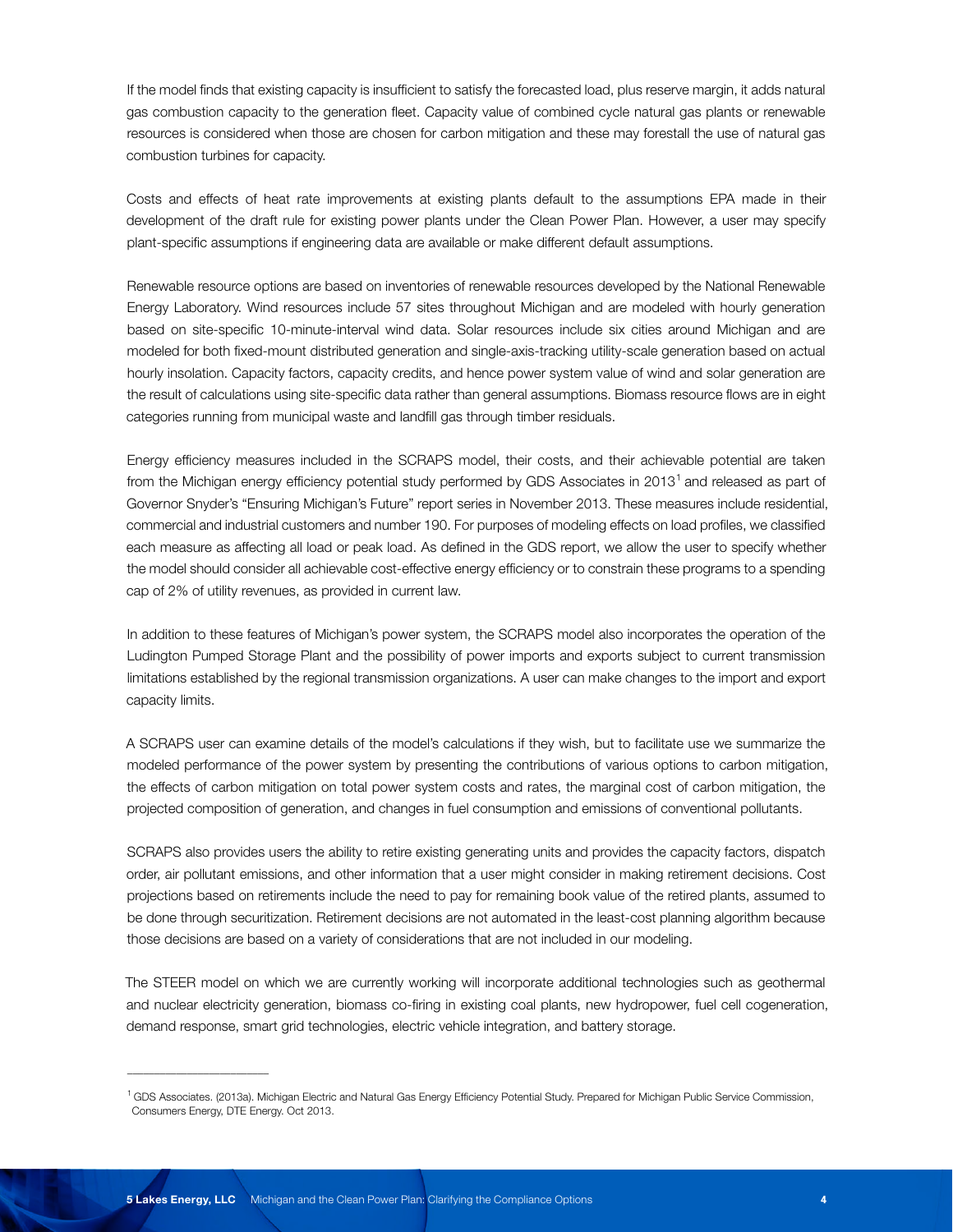As with any model, simplifications have been made that can affect modeling results. Two are important to the interpretation of SCRAPS modeling results. The first is that the model assumes there are no binding transmission constraints within Michigan. Standard transmission costs are included in the model, but it is possible that the model would partly replace generation from a fossil fuel plant with renewables in a remote location. New natural gas and biomass plants are not assigned to specific locations, so their locations can reflect transmission availability and support requirements. Actual model results do not appear to be distorted as a result of this simplification.

The second simplification is that the model calculates the best plan for a single year, chosen by the user, and does not aggregate year-by-year results into the optimum plan over a period of time. For example, the model might calculate that the least-cost plan uses a new natural gas combined cycle plant based on projected conditions in 2020. However, based on projected conditions in 2030, the model may calculate that a combination of wind generation and a combustion turbine plant is best. The model does not attempt to resolve these different conclusions by solving the dynamic programming problem of how best to act over the full life-cycle of each generator although that analysis can be performed by using the model to analyze results year-by-year and evaluating the life-cycle results.

With these simplifications in mind, SCRAPS should be considered a useful strategic planning tool, enabling rapid consideration of a wide range of alternatives and providing transparency as to why the model calculates its recommendations in a particular scenario. It can serve as an all-stakeholder screening tool to identify compliance plans for further analysis and refinement using more cumbersome and proprietary software such as utility companies utilize for long-term planning tools.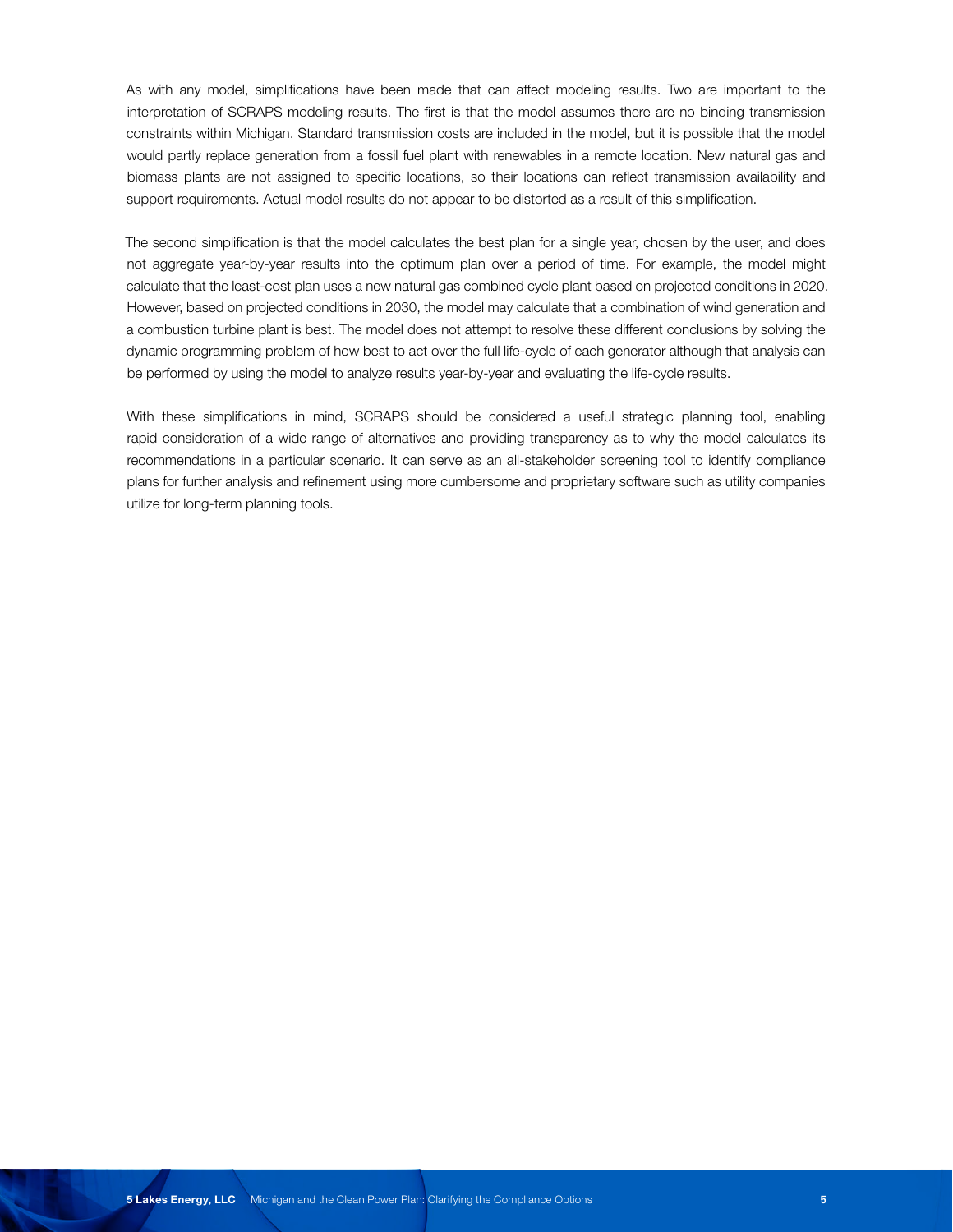#### **Key Assumptions and Scenarios**

The SCRAPS model uses a significant number of parameters, all of which are visible in the model and the sources of which are documented in the user manual. For the analysis presented below, certain key assumptions were made about policies, and scenarios were constructed around future cost projections. These analyses were done using version 101414 of the SCRAPS model.

The scenarios presented below assumed that both the production tax credit and investment tax credits for renewable generation will expire. These scenarios also assumed continuation of existing tax advantages and relaxed regulation of natural gas production, continuation of the nuclear production tax credit, and continuation of implicit subsidies for coal from federal lands.

These scenarios also conservatively assume that wind turbine capital costs and power curves will remain at current levels through 2030 rather than follow current improvement trends. Solar costs are assumed to begin at 2014 levels and continue to decline along the well-defined solar experience curve to the DOE Sunshot goal of \$1.00/watt installed cost for utility scale systems. This assumption is less conservative than the assumption for wind, but is consistent with current evidence and authoritative forecasts.

The final 111d Clean Power Plan rule's specific carbon emissions reductions targets for each state will likely differ from the draft rule. Nonetheless, for the analysis presented below, the emissions rate target proposed by EPA for Michigan as of 2030 in the draft rule was assumed, which was 1,161 lbs per MWh of eligible generation or efficiency credits.

In each scenario, the coal plant retirements already announced were used as a starting point and further retirements were analyzed based on total power system cost reductions, assuming compliance with the Clean Power Plan. Plants that are supported by System Support Resource payments from the Midcontinent Independent System Operator are not considered as announced retirements but are retired as warranted based on projected use and costs in each scenario.

Below are results from using the SCRAPS model to find the least-cost plan for compliance with the Clean Power Plan in 2030 under two fuel-price scenarios. Both scenarios discussed below allow the possibility that new natural gas generating units will be counted as mitigation under the Clean Power Plan, although this is not a definite option under the draft rule. In both scenarios, energy efficiency is not constrained by a spending cap. However, the cost of applying Michigan's existing spending cap under Public Act 295 of 2008 is reported for comparison.

In the "Low Natural Gas Prices" scenario, it is assumed that natural gas, coal, nuclear, and other fuel prices in 2030 will be the same in 2014 money as in 2014. In the "EIA Projected Natural Gas Prices" scenario, 2030 fuel prices in 2014 money are taken from EIA's reference case in the 2014 Annual Energy Outlook. The "Low Natural Gas Prices" assumption is well below EIA's forecast of 2030 fuel prices.

Fuel price forecasts in 2030, in 2014 money, under these two scenarios are shown below. Although these prices are published by EIA as reference prices, they enter model calculations as the price as delivered to the power plant.

| <b>Fuel</b> | <b>Low Natural Gas Price Scenario</b> | <b>EIA Projected Natural Gas Price Scenario</b> |
|-------------|---------------------------------------|-------------------------------------------------|
| Steam Coal  | \$2.49/MMBtu                          | \$3.03/MMBtu                                    |
| Natural Gas | \$3.83/MMBtu                          | \$6.73/MMBtu                                    |
| Nuclear     | \$0.25/MMBtu                          | \$0.25/MMBtu                                    |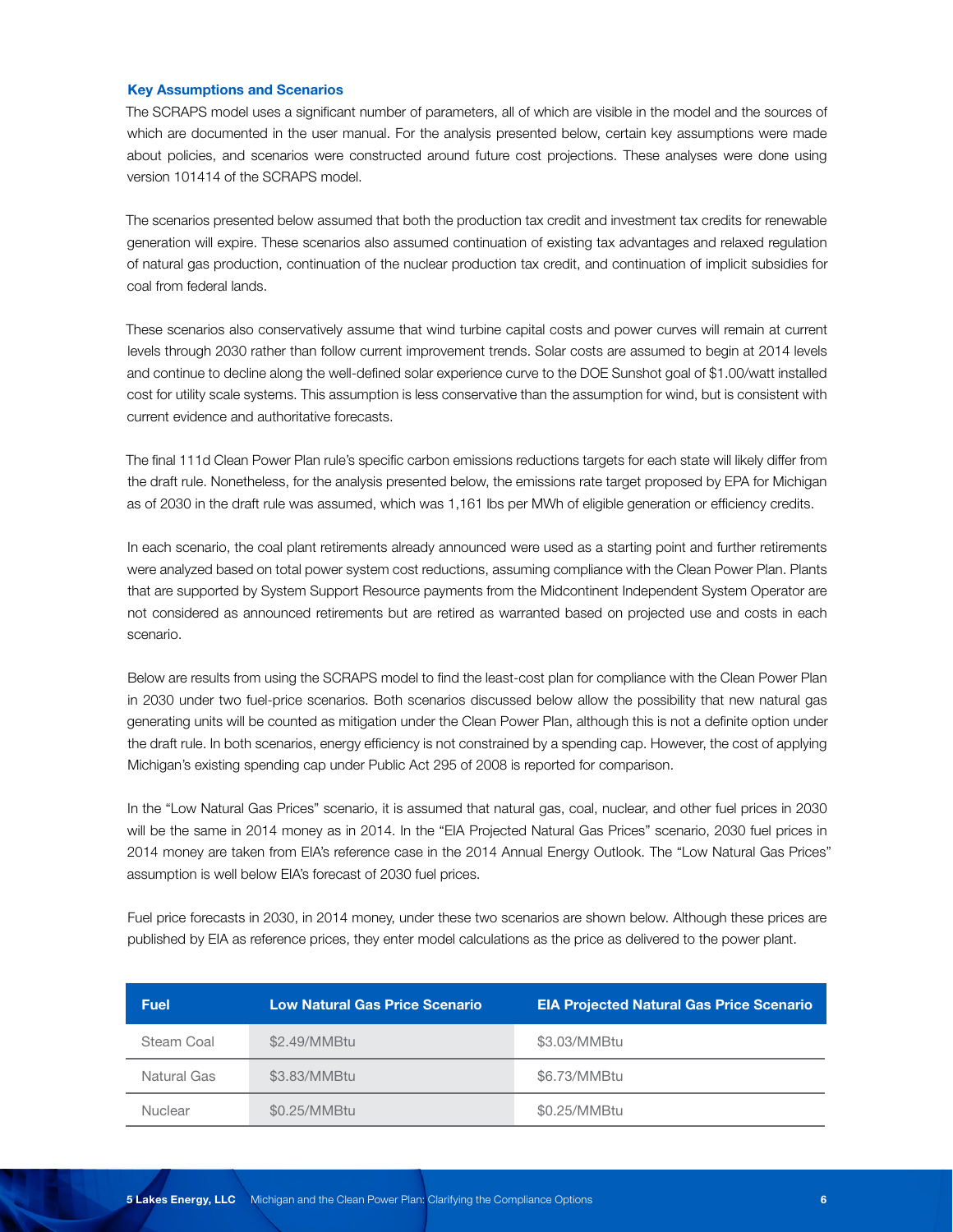### **Least-cost Plan of Compliance Assuming Low Natural Gas Prices**

As described above, the low natural gas price scenario assumes that natural gas at the power plant costs \$3.83 per MMBtu.

If we assume that 2015 fuel prices will still persist in real terms in 2030, then the least cost plan for compliance with the 2030 carbon emissions goal in EPA's draft rule for existing plants is composed of heat rate improvements at existing plants, all cost-effective energy efficiency, and substitution of natural gas generation for coal.



![](_page_9_Figure_4.jpeg)

**New Gas Units | 0%**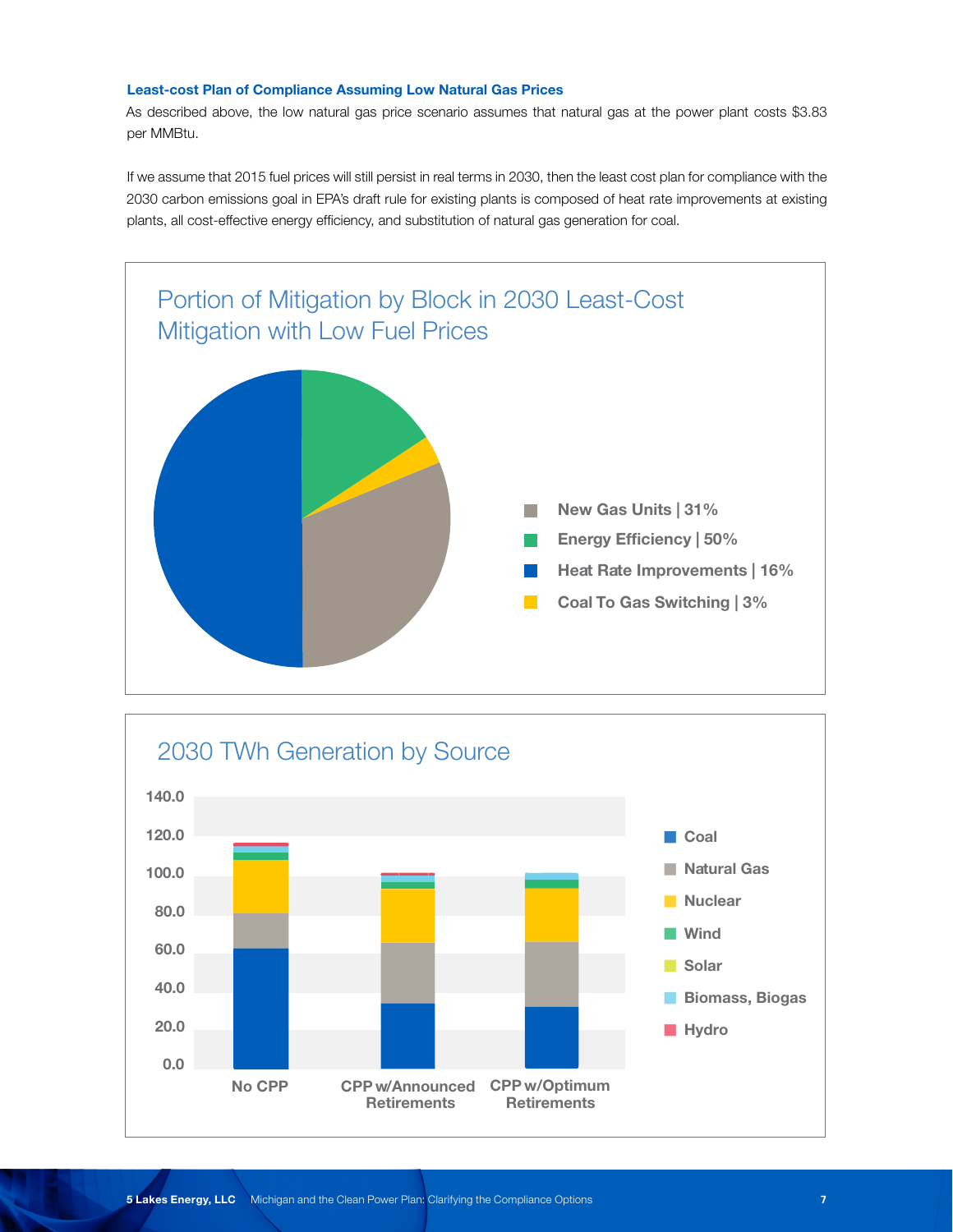|                       | <b>No CPP</b> | <b>CPP with Announced</b><br><b>Coal Retirements</b> | <b>CPP with Least-cost</b><br><b>Coal Retirements</b> |
|-----------------------|---------------|------------------------------------------------------|-------------------------------------------------------|
| Coal (TWh)            | 62.9          | 34.7                                                 | 32.3                                                  |
| Natural Gas (TWh)     | 17.5          | 31.5                                                 | 34.0                                                  |
| Nuclear (TWh)         | 28.0          | 28.0                                                 | 28.0                                                  |
| Wind (TWh)            | 4.2           | 4.2                                                  | 4.2                                                   |
| Solar (TWh)           |               | $\overline{\phantom{0}}$                             |                                                       |
| Biomass, Biogas (TWh) | 3.1           | 3.3                                                  | 3.2                                                   |
| Hydro (TWh)           | 1.4           | 1.4                                                  | 1.4                                                   |
| Total (TWh)           | 117.2         | 103.0                                                | 103.2                                                 |

This plan calls for retirement of 5,825 MW nameplate coal generation capacity, of which 1,205 MW has already been announced. As can be seen from the preceding graph and table, these additional retirements largely reflect that this capacity will not be used due to the carbon emissions limit and do not significantly reduce coal generation. For purposes of modeling the effect of retirements, the coal plants with near-zero capacity factors in the projected future were retired until total system cost began to increase due to the addition of new replacement capacity. Other factors, particularly anticipated required maintenance investments and environmental control investments might change the plants selected for retirement, but would not materially affect the optimum capacity to be retired.

Energy efficiency measures correspond to approximately 1.6% annual electric utility energy optimization goals. Renewable generation is just the 10% by 2015 renewable credit portfolio standard required by current Michigan law.

Implementation of this plan for Michigan to comply with the Clean Power Plan will reduce Michigan's total electricity bill by \$609 million per year compared to the \$12.351 billion we would otherwise pay for electricity in 2030. This corresponds to an average of six-tenths of a cent per kilowatt-hour lower electricity rates. This savings compared to business as usual is largely due to the retirement of Michigan's current excess baseload generation capacity, replaced by new natural gas plants and energy efficiency. In this scenario, if we were to limit energy efficiency programs to 2% of revenue as in current law, then compliance with the Clean Power Plan would cost an additional \$145 million or \$464 million less than electricity would cost in 2030.

Compliance with the Clean Power Plan in 2030, based significantly on the use of natural gas as a replacement for coal, reduces Michigan's annual coal consumption for electricity generation by 55% and increases its level of natural gas consumption for electricity generation to more than 200% above 2014 natural gas consumption for electricity production. This reduced coal use also reduces air pollution from power plants, reducing nitrous oxide emissions by 43.2%, sulfur oxide emissions by 53.4%, and mercury emissions by 53.6%.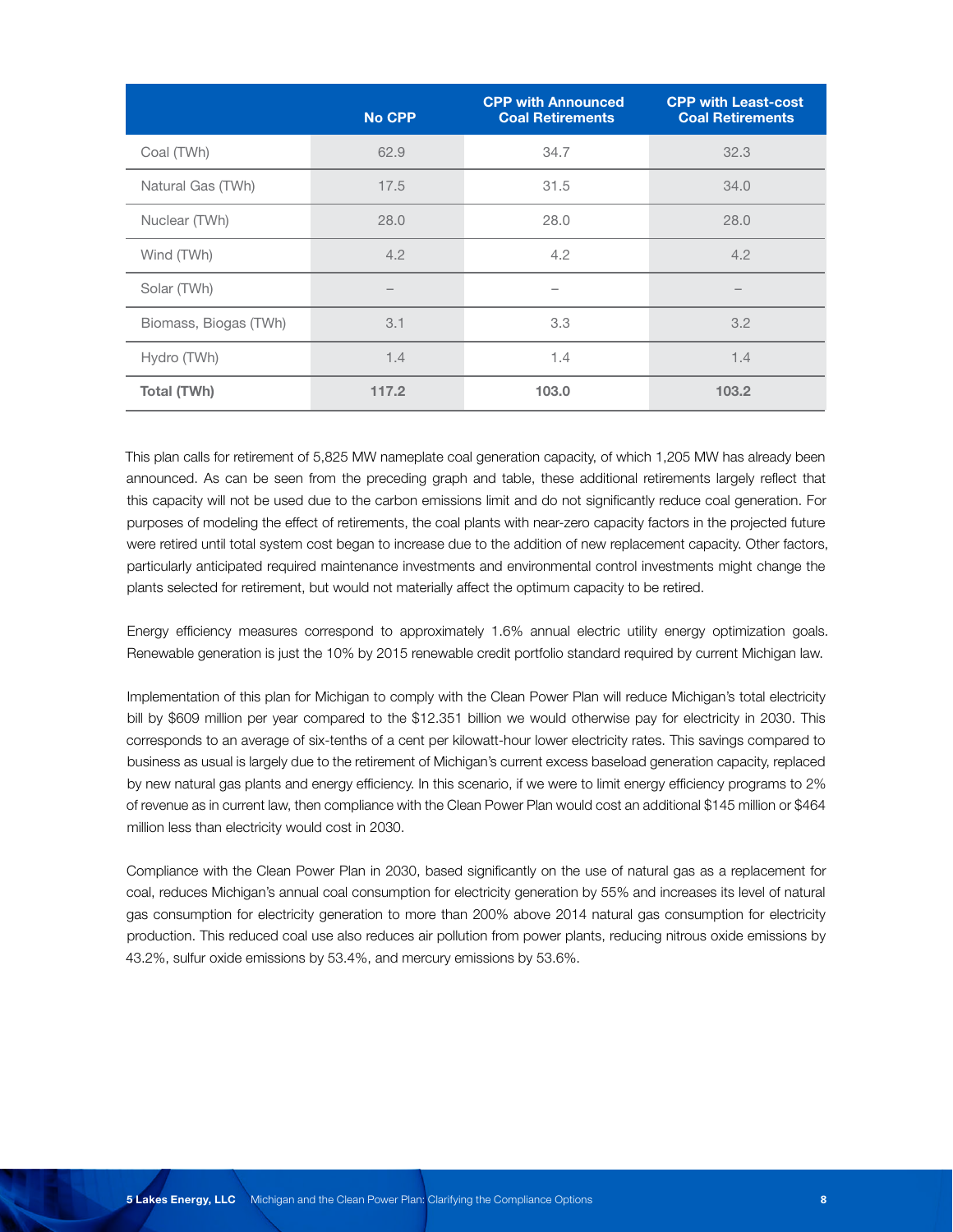### **Least-cost Plan of Compliance Assuming EIA Projected Natural Gas Prices**

As described above, the low natural gas price scenario assumes that natural gas at the Henry Hub costs \$6.73 per MMBtu.

If we assume the 2030 fuel prices in EIA's 2014 Annual Energy Outlook reference case, then the least cost plan for compliance with the 2030 carbon emissions goal in EPA's draft rule for existing plants looks considerably different.

![](_page_11_Figure_3.jpeg)

The model still recommends some heat rate improvements and all cost-effective energy efficiency. However, with the higher price for fuels, the least-cost plan now substitutes renewable generation instead of natural gas for coal. The following graph illustrates the projected 2030 composition of power services.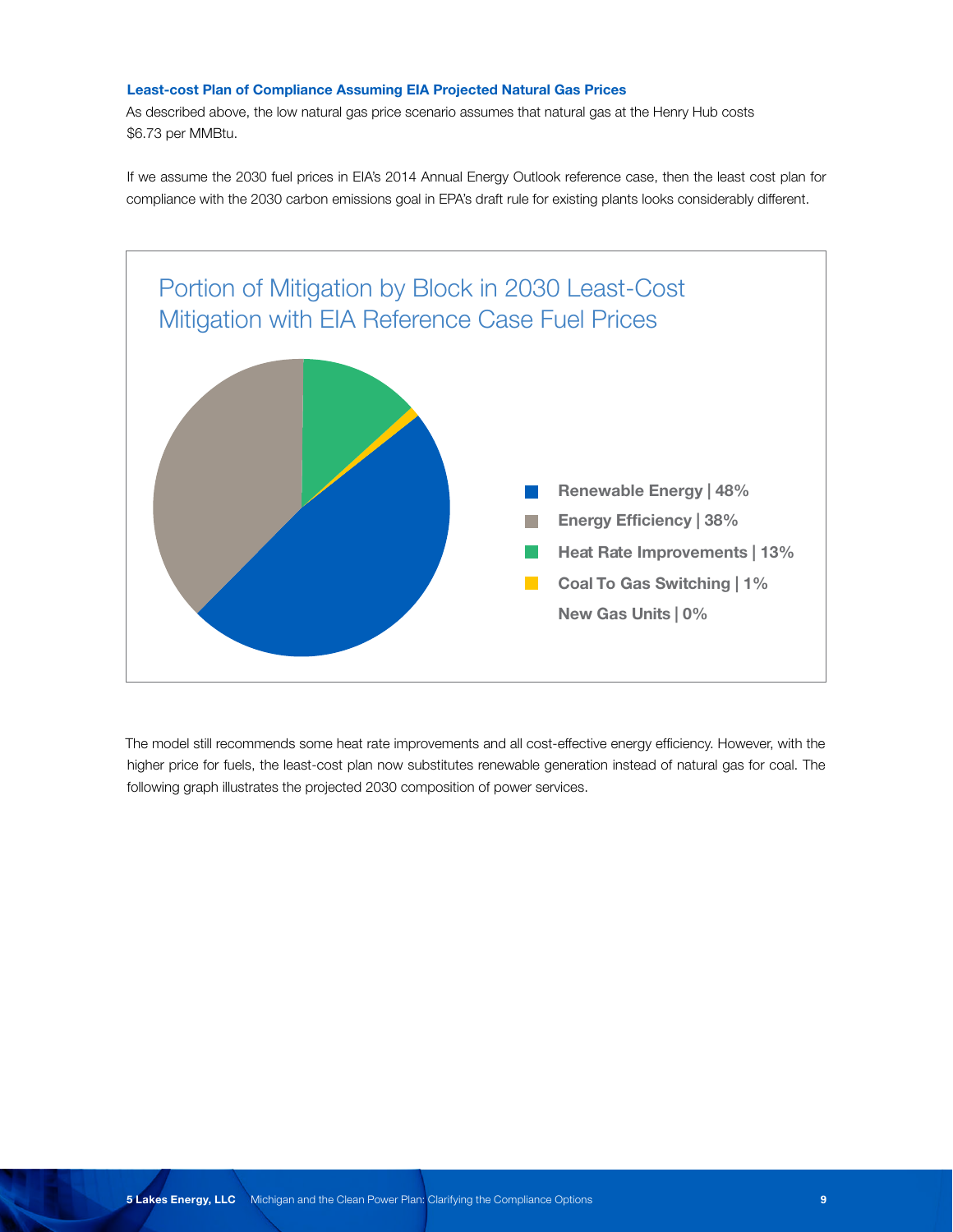![](_page_12_Figure_0.jpeg)

| <b>No CPP</b> | <b>CPP with Announced</b><br><b>Coal Retirements</b> | <b>CPP with Least-cost</b><br><b>Coal Retirements</b> |
|---------------|------------------------------------------------------|-------------------------------------------------------|
| 62.9          | 34.7                                                 | 32.3                                                  |
| 17.5          | 31.5                                                 | 34.0                                                  |
| 28.0          | 28.0                                                 | 28.0                                                  |
| 4.2           | 4.2                                                  | 4.2                                                   |
|               | -                                                    |                                                       |
| 3.1           | 3.3                                                  | 3.2                                                   |
| 1.4           | 1.4                                                  | 1.4                                                   |
| 117.2         | 103.0                                                | 103.2                                                 |
|               |                                                      |                                                       |

**0.0** This plan calls for retirement of 3,650 MW nameplate coal generation capacity, of which 1,205 MW has already been announced.

It is noteworthy that the amount of coal plant retirement in the least-cost plan that replaces coal with renewable generation to meet the Clean Power Plan carbon emissions reduction is much less than the 5,825 MW coal capacity that should be retired in the least-cost plan that replaces coal with natural gas generation. This occurs because replacing a megawatt-hour of coal generation with renewable generation eliminates all of the carbon emissions associated with coal generation, while replacing a megawatt-hour of coal generation with natural gas generation only

**Hydro**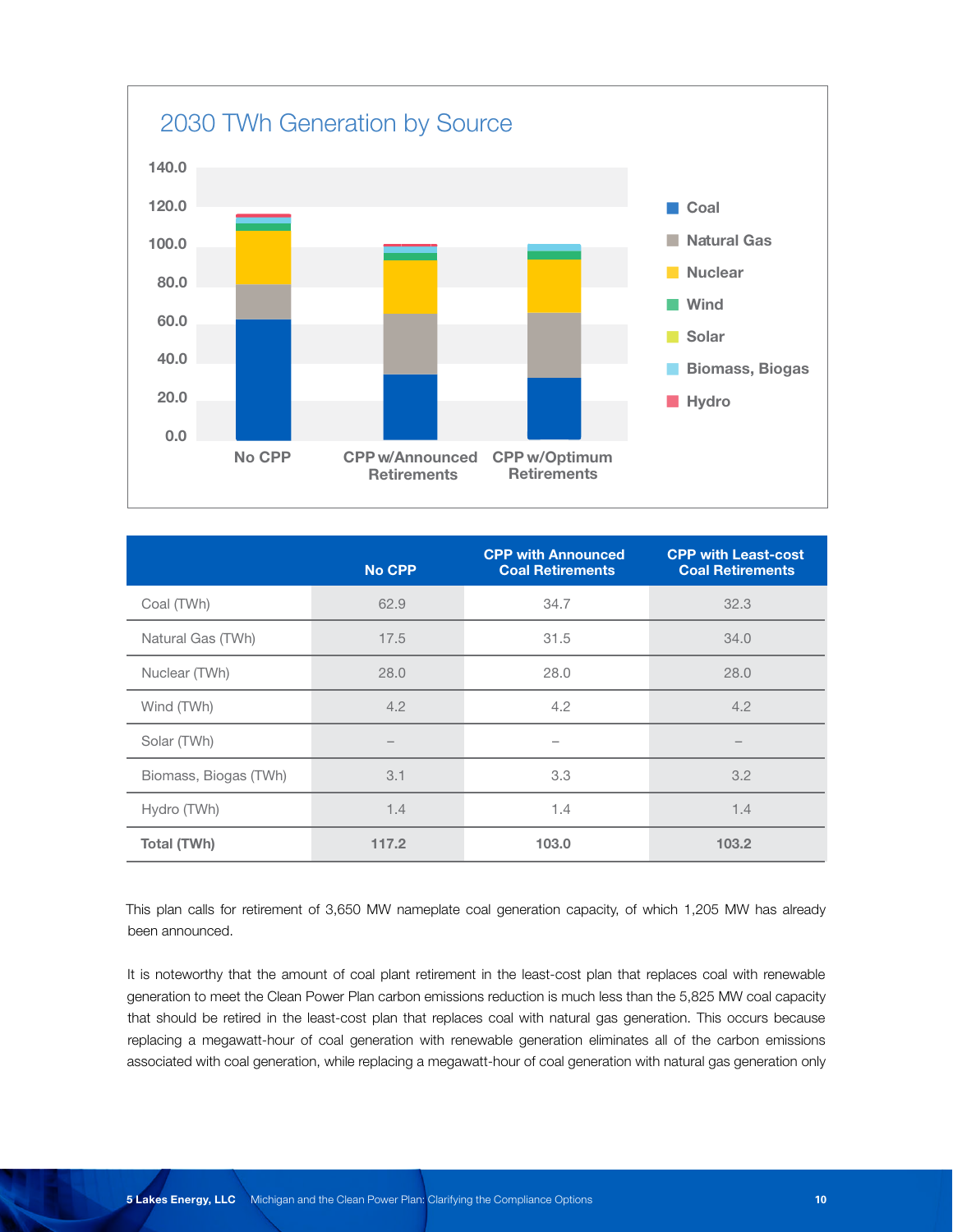eliminates a fraction of the carbon emissions associated with coal generation. The ongoing debate about comparative costs of electricity from renewables and natural gas will be necessarily expanded to include discussion about the relative cost of carbon pollution mitigation using these generation resources.

Energy efficiency measures optimally chosen in this scenario correspond to approximately 1.5% annual electric utility energy optimization goals. Renewable generation is equivalent to a 27% renewable energy credit portfolio.

Implementation of this plan for Michigan to comply with the Clean Power Plan will reduce Michigan's total electricity bill by \$378 million per year compared to the \$12.861 billion we would otherwise pay for electricity in 2030. This corresponds to an average of four-tenths of a cent per kilowatt-hour lower electricity rates. This savings compared to business as usual is largely due to avoided capacity costs due to energy efficiency programs. In this scenario, if we limit energy efficiency programs to 2% of revenue as in current law, then compliance with the Clean Power Plan costs an additional \$699 million or \$321 million more than we would otherwise pay for electricity in 2030.

Compliance with the Clean Power Plan in 2030, based on the use of renewables as a replacement for coal will reduce Michigan's annual coal consumption for electricity generation by 30% and reduce our annual natural gas consumption for electricity generation by almost 50% below Michigan's 2014 natural gas consumption for electricity production. This reduced fuel use also reduces air pollution from power plants, reducing nitrous oxide emissions by 38.8%, sulfur oxide emissions by 37.6%, and mercury emissions by 31.3%.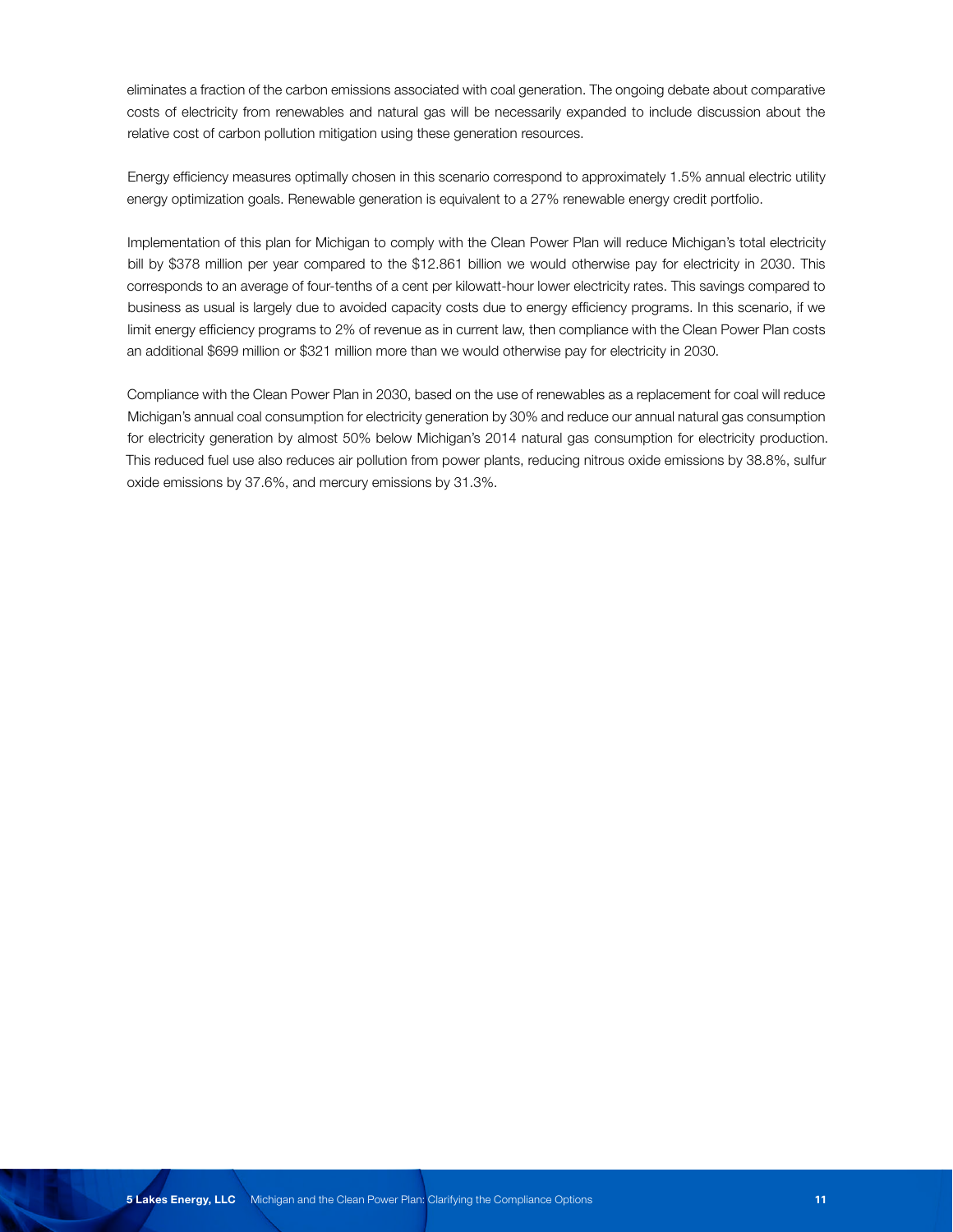#### **Risks and Regrets**

It is not valid to compare the projected costs of electricity in Michigan under the two scenarios above and select the cheapest. These are scenarios based on different fuel price forecasts and fuel prices will be determined by events and policies outside of Michigan's electricity planning. We, therefore, need to consider our risks.

By experimenting with the SCRAPS model using a range of price projections, it appears that the price forecast that tips the balance between coal-to-gas and coal-to-renewables as the least-cost plan is for natural gas price delivered to the plant at about \$4.90/MMBtu. EIA's reference forecast from the 2014 Annual Energy Outlook is that we reach this price level in 2018 or 2019. It is certainly possible that EIA is wrong and that betting on low natural gas prices will pay off. However, it is also plausible that EIA is wrongly forecasting lower natural gas prices than will actually develop.

The following graph<sup>2</sup> illustrates the essential issues. The dashed lines on either side of the historical and projected prices represent the upper and lower limits of the range of uncertainty about future gas prices as reflected in future options prices at the time the lines depart from the price history. The cone of uncertainty around future prices reflects the price-risk assessments of sophisticated market participants over time. There is the probability of continued low natural gas prices, balanced by a nearly equal probability of higher future natural gas prices, but the probabilities are asymmetrical, with higher prices being much higher and lower prices being only modestly lower.

![](_page_14_Figure_4.jpeg)

# **Gas Prices Cannot Go Much Lower:** \$0 Absolute Floor, \$2 Effective Floor(?)

- Dashed lines represent 95% confidence intervals around the futures strip (as derived from the price of options on gas futures) at monthly intervals
- . Risk is skewed towards higher prices (though the degree of skew has shrunk)

 $14$ 

 $\overline{\phantom{a}}$  , where  $\overline{\phantom{a}}$  , where  $\overline{\phantom{a}}$  ,  $\overline{\phantom{a}}$  ,  $\overline{\phantom{a}}$  ,  $\overline{\phantom{a}}$  ,  $\overline{\phantom{a}}$  ,  $\overline{\phantom{a}}$  ,  $\overline{\phantom{a}}$  ,  $\overline{\phantom{a}}$  ,  $\overline{\phantom{a}}$  ,  $\overline{\phantom{a}}$  ,  $\overline{\phantom{a}}$  ,  $\overline{\phantom{a}}$  ,  $\overline{\phantom{a}}$  ,

The scenarios presented above suggest that if we choose the renewables path and natural gas prices remain low, we may regret that we are not using cheap natural gas. However, in that scenario, we will have significant remaining coal capacity that can be replaced with natural gas generation to take advantage of the continuing low natural gas prices.

 $rrr$ 

<sup>&</sup>lt;sup>6</sup> From "Valuing Renewables as a Long-Term Price Hedge, Even in an Era of Low Natural Gas Prices", presentation by Mark Bolinger, Lawrence Berkeley National Laboratory to 2013 EIA Energy Conference.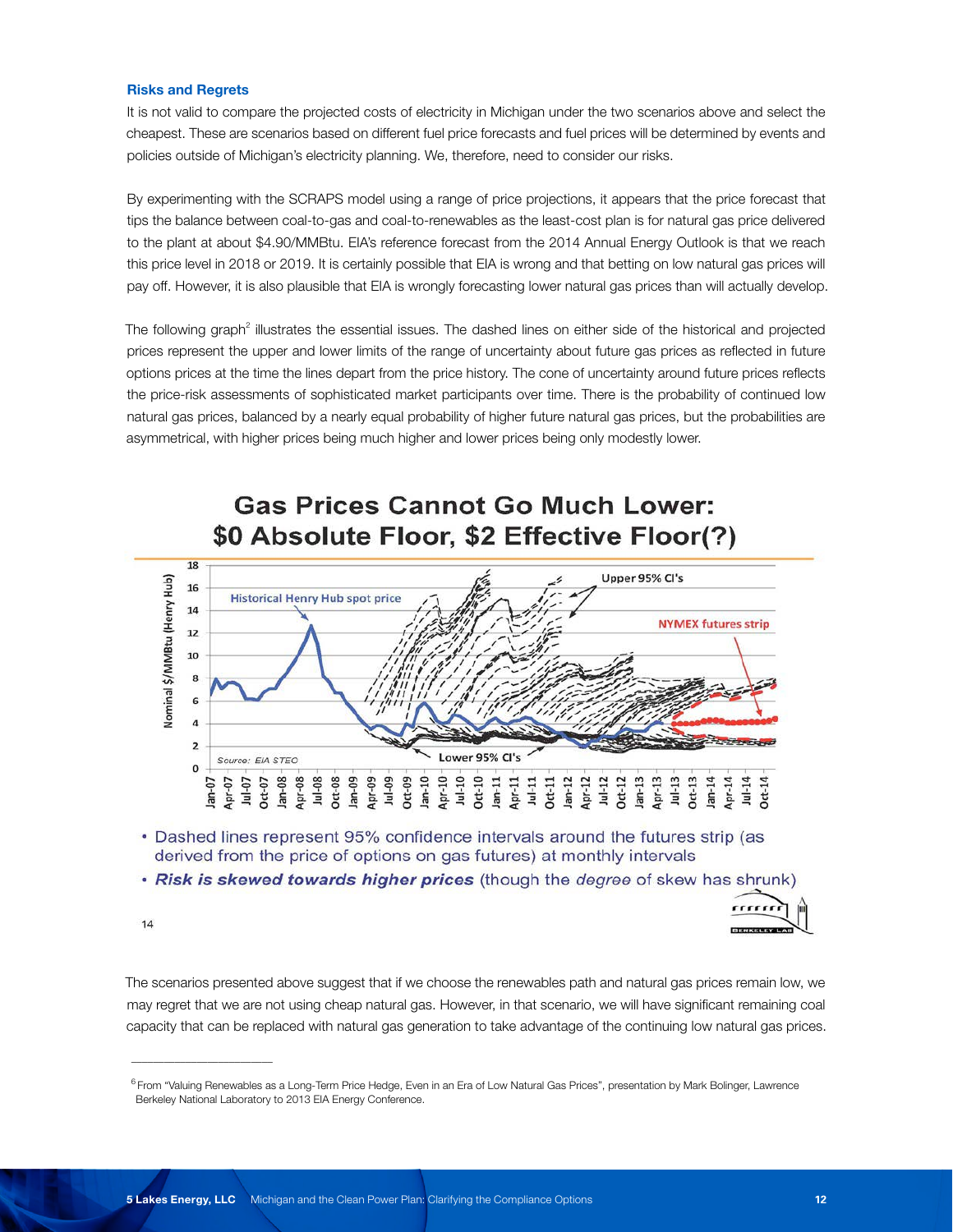If we choose the natural gas path and natural gas prices rise, we may regret that we are stuck using expensive natural gas when we could have had free wind or solar "fuel". Of course, we can then start building renewable generation to reduce our use of natural gas, but will still need to pay for the natural gas generation capacity.

It is also important to note that in modeling these scenarios, natural gas prices were fixed at the assumed price. EIA's 2014 Annual Energy Outlook reference case did not assume the Clean Power Plan. Thus, it is very likely that if many states pursue the natural gas path for compliance, natural gas prices will rise even faster than in EIA's reference case. On the other hand, if most states pursue the renewables path, natural gas consumption may be less than EIA forecast in its reference case and natural gas prices will not rise as fast as forecast.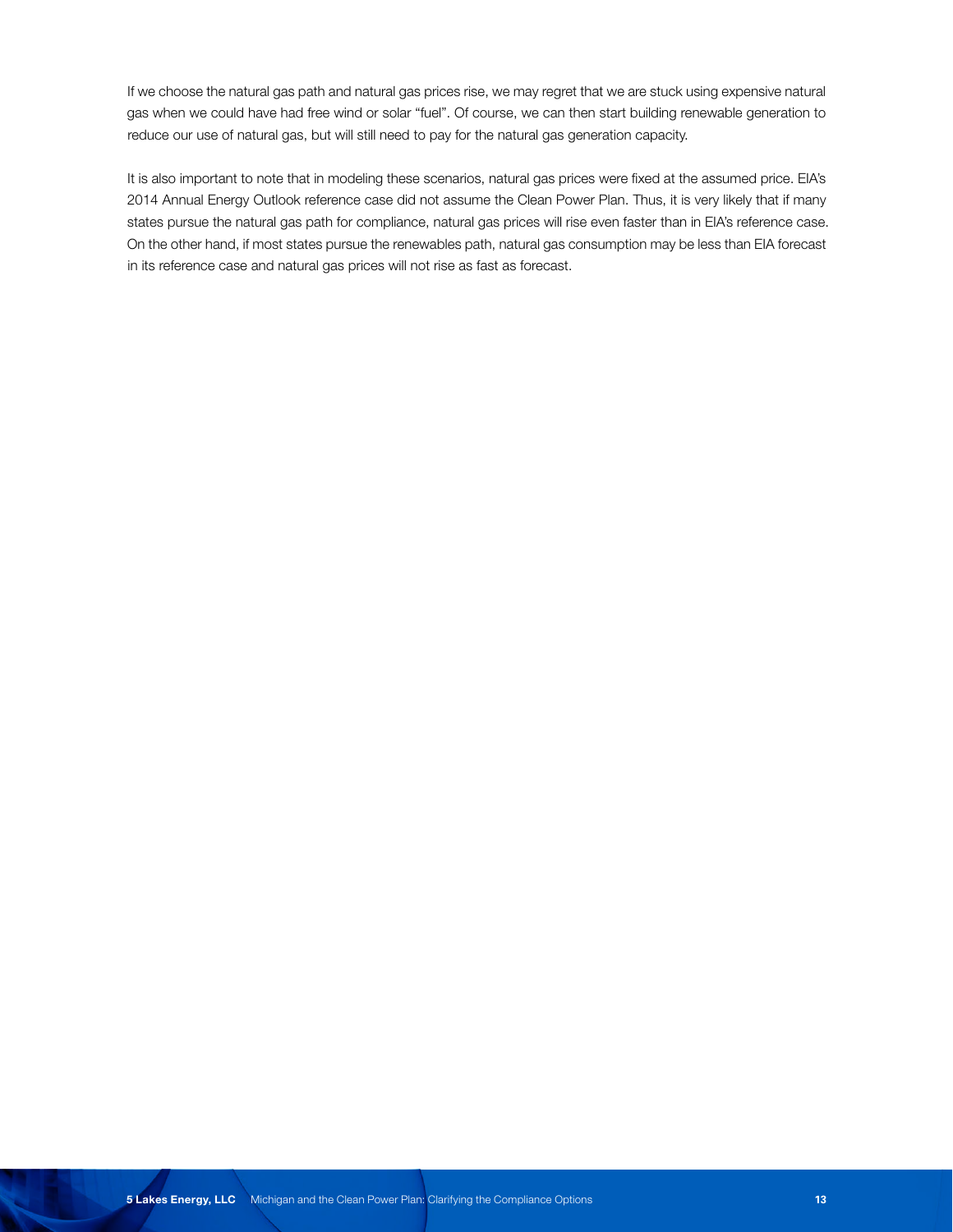#### **Choosing A Path**

Michigan's Governor Snyder has been calling for a "no regrets" approach to energy policy. It is clear from analysis using the SCRAPS model that the best plan for compliance with the Clean Power Plan includes all cost-effective energy efficiency, which appears to be above 1.5% annual energy savings.

It is also clear that choosing to comply with the Clean Power Plan by replacing coal generation with natural gas leads to the retirement of far more coal generation than does replacing coal generation with renewable generation. This also means that in the near term, choosing the natural gas path reduces criteria pollutants and airborne toxics more than the renewables path. Thus, it appears that a key question to finding the best path forward is the status of our coal fleet. Is there enough coal capacity that is ripe for retirement that it is easy to make the shift to natural gas or will we struggle with accelerated retirements and stranded costs?

Given the status of our coal fleet, we will still face some irreducible uncertainty about which path is least costly. The choice before Michigan when implementing the Clean Power Plan is different than the typical debate we've been having about the role of renewables. We can no longer just compare direct cost of energy from renewables to direct cost of energy from natural gas, nor are the pollution implications of these choices straightforward. We need to approach this choice with a more sophisticated approach to uncertainty and risk than has been past practice.